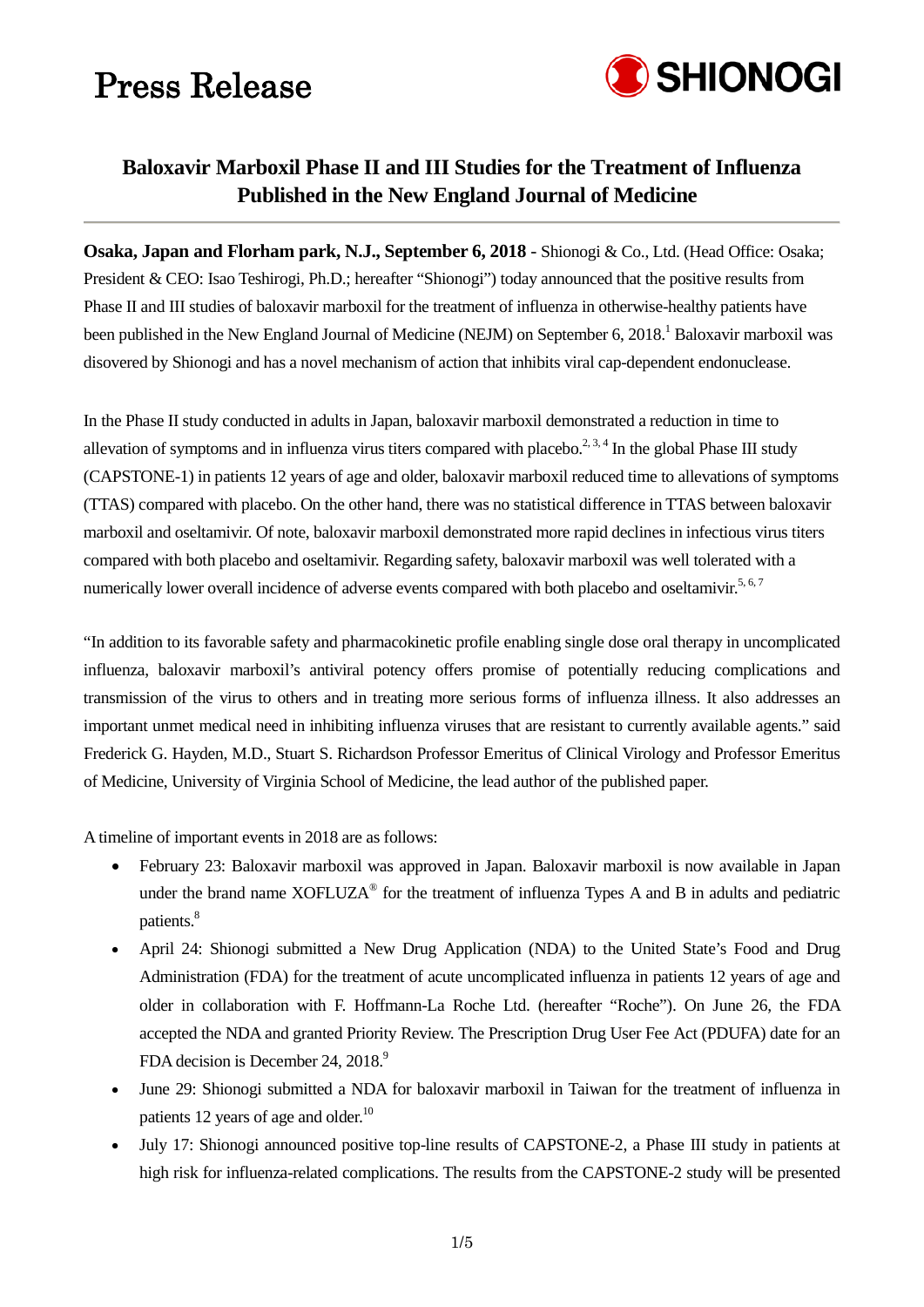

at upcoming medical meetings.<sup>11</sup>

• September 6: The NEJM published the results of Phase II and Phase III studies of baloxavir marboxil for the treatment of influenza in otherwise-healthy patients.<sup>1</sup>

Shionogi's research and development efforts target infectious diseases as one of its priority areas, and Shionogi has positioned "protecting people from the threat of infectious diseases" as one of its core social missions. Shionogi strives constantly to bring forth innovative drugs for the treatment of infectious diseases, to protect the health of many patients we serve.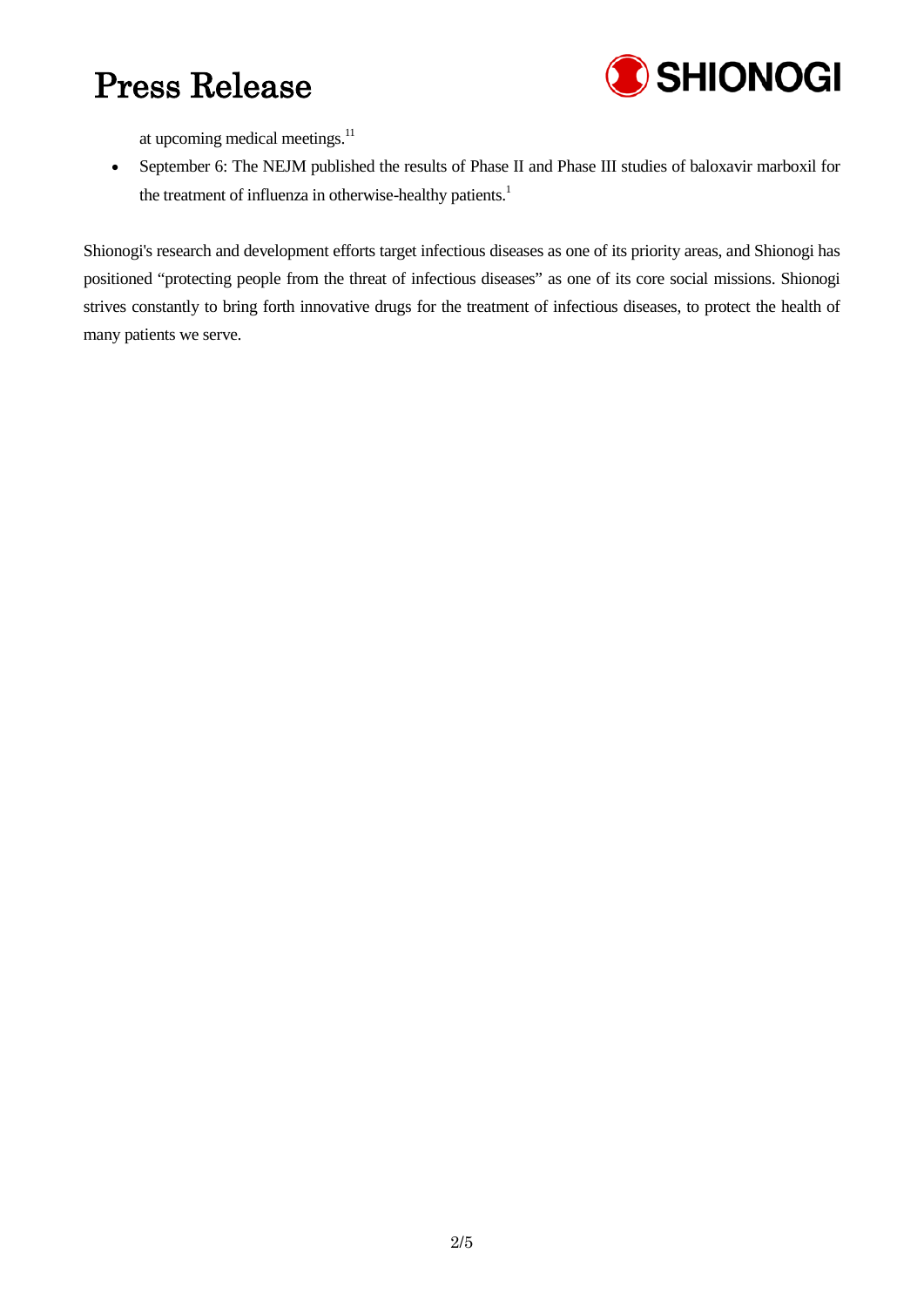

#### **About Baloxavir Marboxil**

Baloxavir marboxil, discovered and developed by Shionogi, has a novel mechanism of action that inhibits cap-dependent endonuclease, an essential enzyme for viral replication. The regimen for baloxavir marboxil is a single-oral dose to treat uncomplicated influenza, which is different from most currently available antiviral treatments. In non-clinical studies, baloxavir marboxil demonstrated an antiviral effect against a wide range of influenza viruses including oseltamivir-resistant strains and avian strains (H7N9, H5N1).<sup>12, 13, 14</sup>

Shionogi and the Roche Group which includes Genentech in the U.S. are in a license and collaboration agreement to further develop and commercialize baloxavir marboxil globally. Under the terms of this agreement, the Roche Group holds worldwide rights to baloxavir marboxil excluding Japan and Taiwan where the rights are retained exclusively by Shionogi. Roche will further investigate baloxavir marboxil in a global Phase III development program including pediatric and severely ill hospitalized populations with influenza. Shionogi will conduct a post-exposure Phase III prophylaxis study in Japan in the 2018/2019 flu season.

#### **About Influenza**

Seasonal and pandemic influenza remain a major public health concern, and novel influenza drugs that will offer significant improvement over current therapy are urgently needed. Globally, annual epidemics result in 3 to 5 million cases of severe disease, millions of hospitalizations and up to 650,000 deaths worldwide.<sup>15, 16, 17, 18, 19</sup>

#### **About Shionogi**

Shionogi & Co., Ltd. is a Japanese major research-driven pharmaceutical company dedicated to bringing benefits to patients based on its corporate philosophy of "supplying the best possible medicine to protect the health and wellbeing of the patients we serve." Shionogi Inc., the U.S. based subsidiary of Shionogi & Co., Ltd., continues this focus on the development and commercialization of high quality medicines that protect the health and well-being of the patients we serve. The company currently markets products in several therapeutic areas including anti-infectives, pain, cardiovascular diseases and gastroenterology. Our pipeline is focused on infectious disease, pain, CNS and oncology. For more information on Shionogi & Co., Ltd., please visit [www.shionogi.co.jp/en.](http://www.shionogi.co.jp/en/) For more information on Shionogi Inc., please visit www.shionogi.com.

#### **Forward-Looking Statements**

*This announcement contains forward-looking statements. These statements are based on expectations in light of the information currently available, assumptions that are subject to risks and uncertainties which could cause actual results to differ materially from these statements. Risks and uncertainties include general domestic and international economic conditions such as general industry and market conditions, and changes of interest rate and currency exchange rate. These risks and uncertainties particularly apply with respect to product-related forward-looking statements. Product risks and uncertainties include, but are not limited to, completion and discontinuation of clinical trials; obtaining regulatory approvals; claims and concerns about product safety and efficacy; technological advances; adverse outcome of important litigation; domestic and foreign healthcare reforms and changes of laws and regulations. Also for existing products, there are manufacturing and marketing risks, which include, but are not limited to, inability to build production capacity to meet demand, unavailability of raw materials and entry of competitive products. The company disclaims any intention or obligation to update or*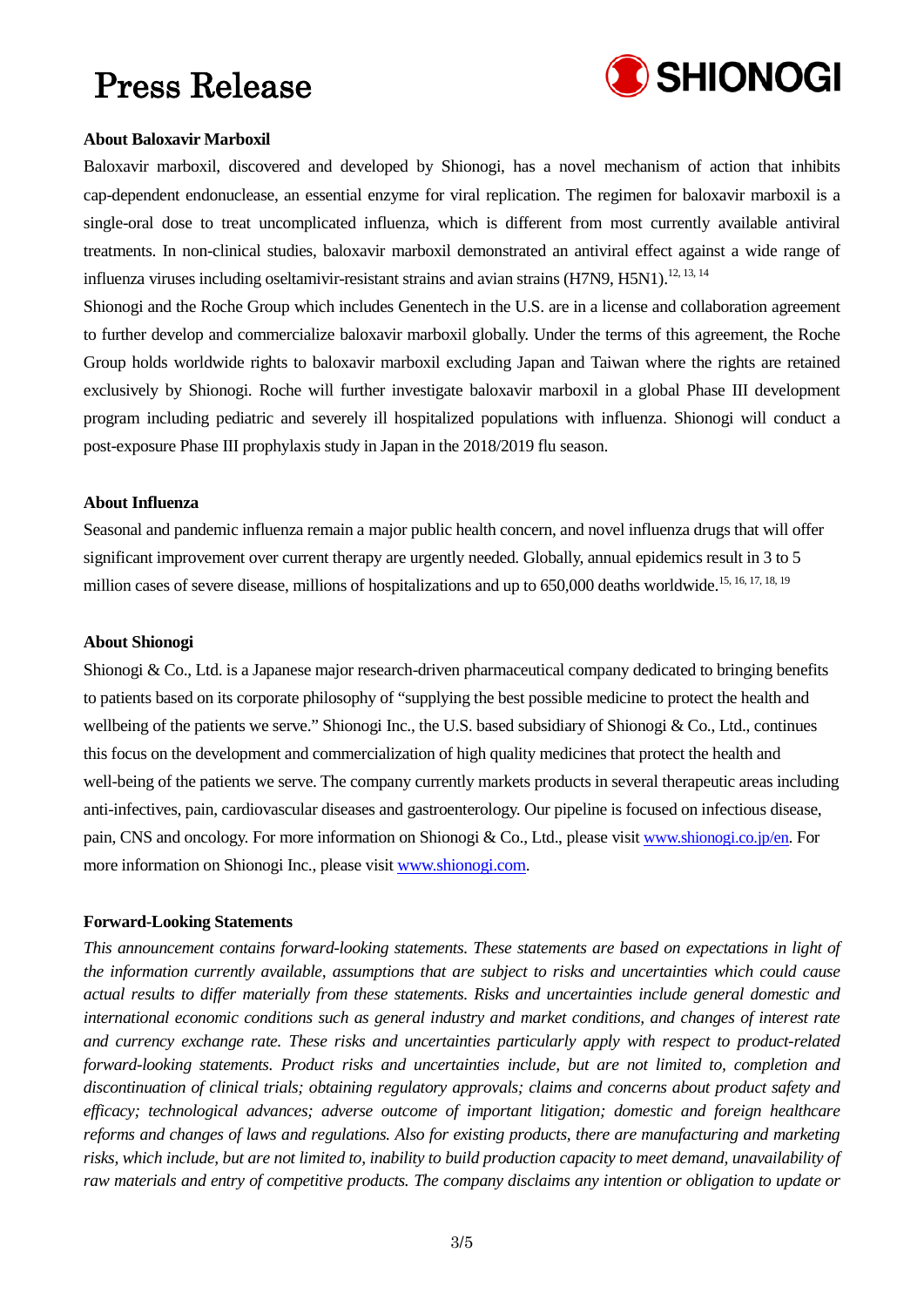

*revise any forward-looking statements whether as a result of new information, future events or otherwise.*

### **For Further Information, Contact:**

Corporate Communications Department Shionogi & Co., Ltd. Telephone: +81-6-6209-7885

Shionogi Inc. U.S. Media Contact Lindsay Bohlander **Director** +1 973-307-3718 [lindsay.bohlander@shionogi.com](mailto:lindsay.bohlander@shionogi.com)

#### **Reference:**

1. Frederick G. Hayden et al. Baloxavir Marboxil for Uncomplicated Influenza in Adults and Adolescents. N Engl J Med 2018 Sep 6;

379:913-923. [https://www.nejm.org/doi/full/10.1056/NEJMoa1716197?query=featured\\_home](https://www.nejm.org/doi/full/10.1056/NEJMoa1716197?query=featured_home)

2. [Press release on August 29,](http://www.shionogi.co.jp/en/company/news/2016/pmrltj0000002zx1-att/e160829.pdf) 2016

Shionogi Presents Results from a Phase 2 Proof-of-Concept Clinical Trial and Non-Clinical Studies of S-033188, a Novel Cap-Dependent Endonuclease Inhibitor for Treatment of Influenza - Oral Presentation and Posters Presented at Options IX –

3. [Press release on December 1,](http://www.shionogi.co.jp/en/company/news/2016/pmrltj00000034lx-att/e161201.pdf) 2016

Secondary Endpoint Data for S-033188, a Novel Cap-Dependent Endonuclease Inhibitor for Treatment of Influenza, Support Favorable Primary Endpoint Data Previously Released - Oral Presentation Presented at APCCMI -

4. [Press release on April 25,](http://www.shionogi.co.jp/en/company/news/2017/pmrltj0000003byn-att/e170425_1.pdf) 2017

Shionogi Presents Results of the First Clinical Efficacy Trial and In Vitro Data on Cefiderocol (S-649266), a Siderophore Cephalosporin

5. [Press release on July](http://www.shionogi.co.jp/en/company/news/2017/pmrltj0000003ft2-att/e170724.pdf) 24, 2017

Shionogi Announces Positive Top-Line Results for S-033188 Phase 3 Study (CAPSTONE-1) in Otherwise Healthy Influenza Patients

- 6. [Press release on September 13,](http://www.shionogi.co.jp/en/company/news/2017/pmrltj0000003hmx-att/e170914.pdf) 2017 S-033188 Phase 3 CAPSTONE-1 Study Results for Treatment of Influenza Presented at the European Scientific Working Group on Influenza Conference
- 7. [Press release on October 5,](http://www.shionogi.co.jp/en/company/news/2017/pmrltj0000003iol-att/e171006.pdf) 2017 SHIONOGI TO PRESENT S-033188 PHASE 3 CAPSTONE-1 STUDY RESULTS FOR TREATMENT OF INFLUENZA AT IDWEEK 2017
- 8. [Press release on March 14,](http://www.shionogi.co.jp/en/company/news/2018/pmrltj0000003oid-att/e180314.pdf) 2018 XOFLUZA (Baloxavir Marboxil) Tablets 10mg/20mg for the Treatment of Influenza Types A and B